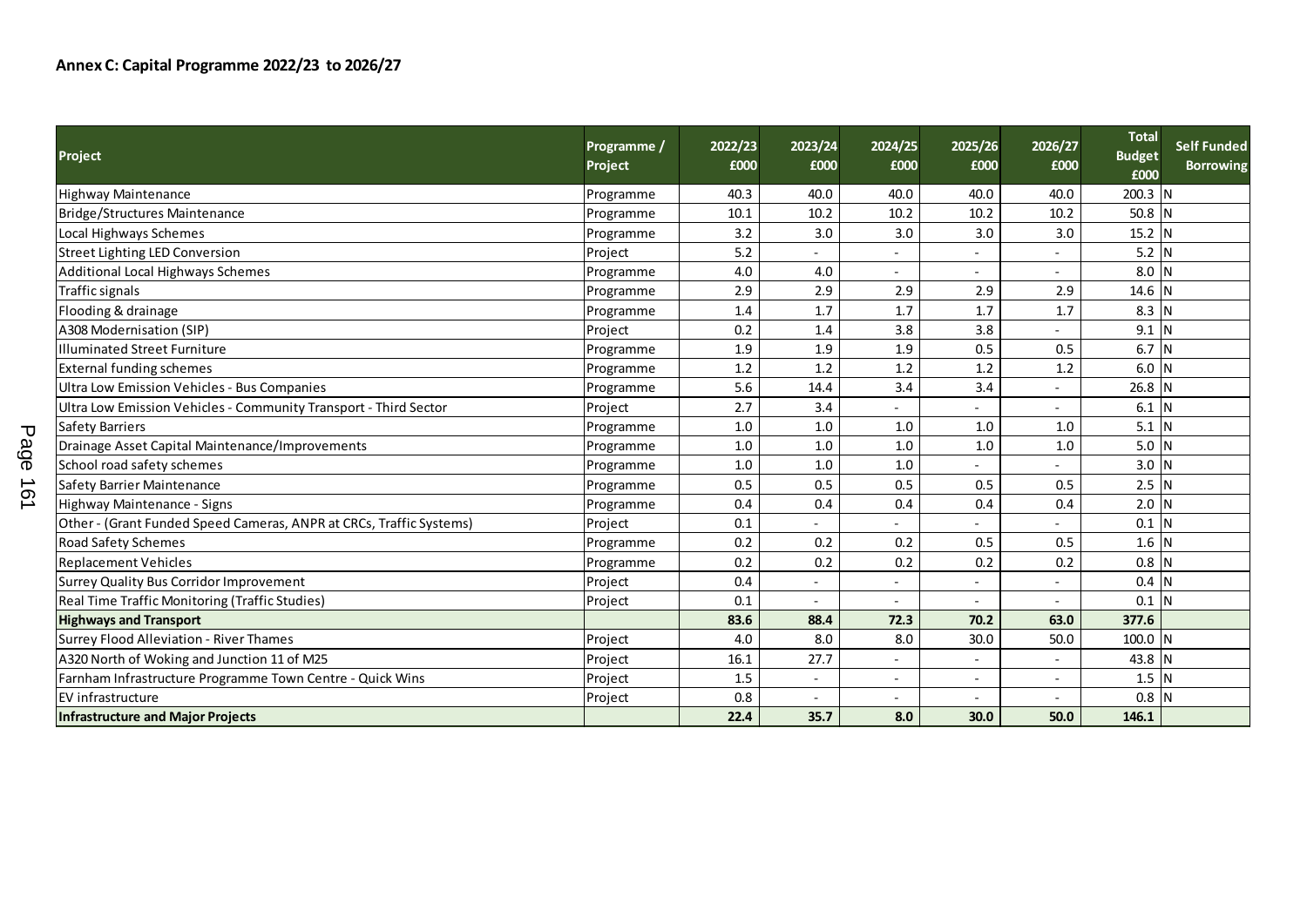| <b>Project</b>                                                         | Programme /<br>Project | 2022/23<br>£000 | 2023/24<br>£000          | 2024/25<br>£000          | 2025/26<br>£000          | 2026/27<br>£000          | <b>Total</b><br><b>Budget</b><br>£000 | <b>Self Funded</b><br><b>Borrowing</b> |
|------------------------------------------------------------------------|------------------------|-----------------|--------------------------|--------------------------|--------------------------|--------------------------|---------------------------------------|----------------------------------------|
| Surrey Flood Alleviation - Wider Schemes                               | Programme              | 3.5             | 3.6                      | 6.0                      | 4.9                      | 3.8                      | 21.8 N                                |                                        |
| Public Rights of Way                                                   | Programme              | 0.7             | 0.7                      | 0.7                      | 0.7                      | 0.7                      | $3.7$ N                               |                                        |
| Improving Access to the Countryside                                    | Project                | 0.3             | 0.0                      | 0.0                      | 0.0                      | 0.0                      | $0.5$ N                               |                                        |
| <b>Basingstoke Canal</b>                                               | Programme              | 0.2             | 0.2                      | 0.1                      | 0.1                      | 0.1                      | $0.6$ N                               |                                        |
| Smallfield Safety Scheme (CIL)                                         | Project                | 0.3             | $\blacksquare$           | $\overline{\phantom{a}}$ | $\sim$                   |                          | $0.3$ N                               |                                        |
| <b>Closed landfill sites</b>                                           | Programme              | 0.1             | 0.1                      | 0.1                      | 0.1                      | 0.1                      | $0.3$ N                               |                                        |
| Greener Homes LAD contribution                                         | Programme              | 0.5             |                          |                          | -                        |                          | $0.5$ N                               |                                        |
| Active Travel (both EATF & future)                                     | Programme              | 3.5             | L,                       |                          | $\overline{\phantom{0}}$ |                          | $3.5$ N                               |                                        |
| Treescapes                                                             | Project                | 0.1             | 0.0                      | $\overline{\phantom{a}}$ | $\overline{\phantom{a}}$ |                          | $0.1$ N                               |                                        |
| Waste Recycling Initiatives                                            | Programme              | 0.2             | 0.2                      | $\overline{\phantom{a}}$ | $\overline{\phantom{a}}$ | $\overline{\phantom{a}}$ | $0.4$ N                               |                                        |
| <b>Woodland Creation (Tree Planting)</b>                               | Project                | 0.0             | 0.0                      | 0.1                      | $\overline{\phantom{0}}$ | $\sim$                   | $0.1$ N                               |                                        |
| Public Rights of Way - Externally Funded                               | Project                | 0.1             | 0.1                      | 0.1                      | 0.1                      | 0.1                      | 0.3 <sub>1</sub>                      |                                        |
| CRC Improvements (Leatherhead WTS)                                     | Project                | 0.4             | $\overline{\phantom{a}}$ |                          | $\blacksquare$           |                          | $0.4$ N                               |                                        |
| Greener Homes LAD Grant Funded scheme                                  | Programme              | 2.6             |                          | $\overline{\phantom{a}}$ | $\overline{\phantom{0}}$ |                          | $2.6\,$                               |                                        |
| Basingstoke Canal - Externally Funded                                  | Project                | 0.0             | 0.5                      | $\overline{\phantom{a}}$ | $\blacksquare$           | $\overline{\phantom{a}}$ | 0.6                                   |                                        |
| <b>Environment</b><br>$\mathbf{\tau}$                                  |                        | 12.5            | 5.4                      | 7.0                      | 5.9                      | 4.8                      | 35.6                                  |                                        |
| Surrey Fire - Purchase of New Fire Engines & Equipment                 | Programme              | 4.6             | 4.0                      | 2.3                      | 2.3                      | 2.8                      | 15.9 N                                |                                        |
| Fire Vehicles & Equipment                                              | Programme              | 1.3             | 2.6                      | 0.5                      | $\overline{\phantom{0}}$ |                          | $4.4$ N                               |                                        |
| Fire - Making Surrey Safer - Our Plan 2020-2023 (Community Resilience) | Project                | 0.7             | 0.5                      | 0.5                      | 0.5                      | 0.5                      | $2.5$ N                               |                                        |
| <b>Surrey Fire &amp; Rescue Service</b>                                |                        | 6.5             | 7.1                      | 3.2                      | 2.7                      | 3.2                      | 22.8                                  |                                        |
| <b>INFRASTRUCTURE</b>                                                  |                        | 125.1           | 136.5                    | 90.6                     | 108.9                    | 121.1                    | 582.1                                 |                                        |
| T&D Hardware (incl accessibility equipment)                            | Programme              | 0.8             | 3.8                      | 5.6                      | 1.2                      | 1.2                      | $12.6$ N                              |                                        |
| Digital Business & Insights Programme - ERP Replacement                | Programme              | 1.6             |                          |                          | ٠                        |                          | $1.6$ N                               |                                        |
| IT&D Infrastructure                                                    | Programme              | 1.0             | 1.1                      | 2.0                      | 1.0                      | 1.0                      | $6.1$ N                               |                                        |
| Telephones UNICORN network (BT)                                        | Programme              | 1.5             | 0.1                      | 0.1                      | 0.1                      | 0.1                      | $2.0$ N                               |                                        |
| <b>Education Management System</b>                                     | Project                | 0.7             |                          |                          |                          |                          | 0.7 <sub>N</sub>                      |                                        |
| Data Centre Replacement                                                | Project                | 0.0             | 0.1                      | 0.1                      | 0.1                      | 0.1                      | 0.4 N                                 |                                        |
|                                                                        |                        | 5.7             | 5.0                      | 7.9                      | 2.4                      | 2.4                      | 23.4                                  |                                        |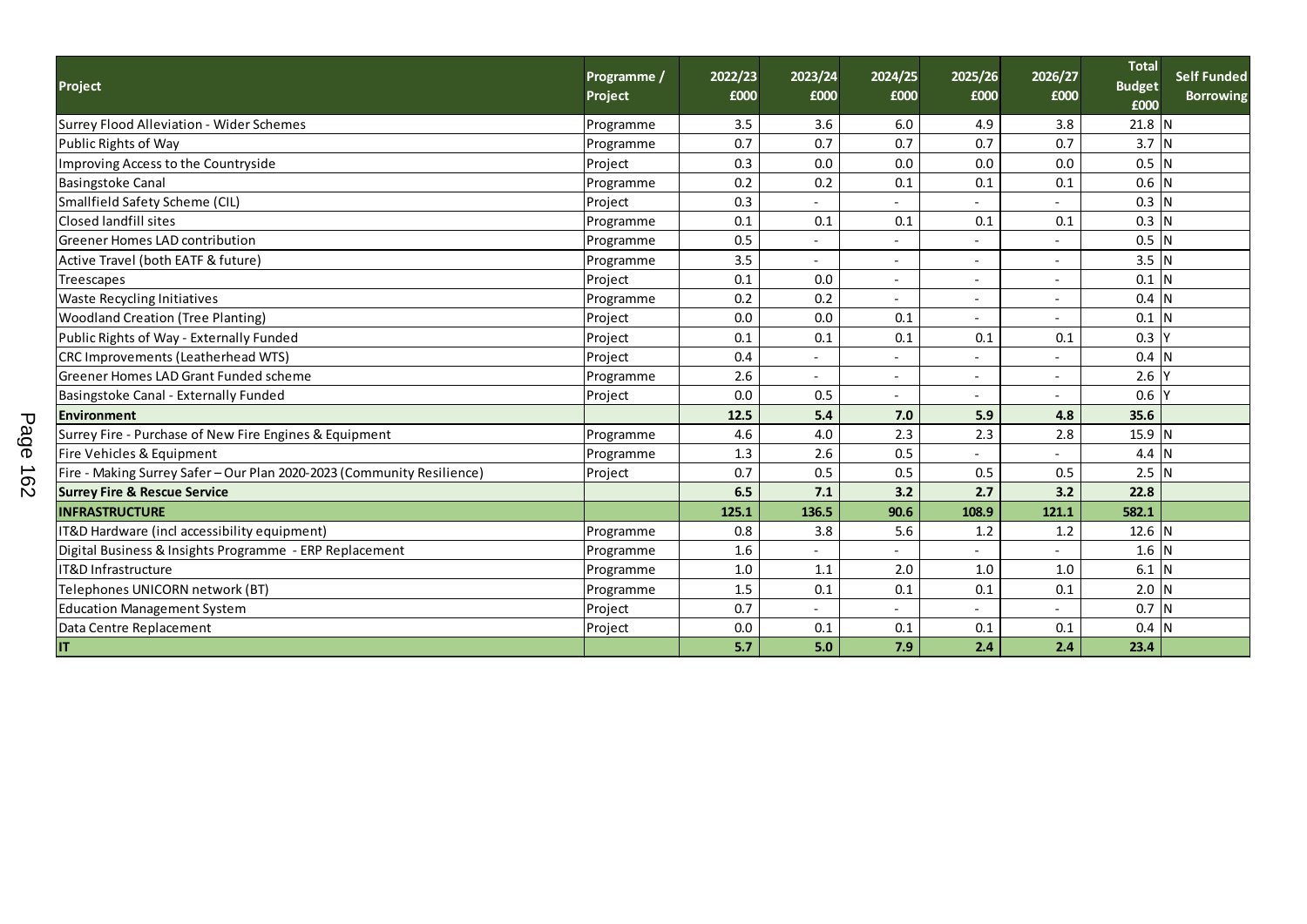| Project                                   |                                     | Programme /<br>Project | 2022/23<br>£000 | 2023/24<br>£000          | 2024/25<br>£000          | 2025/26<br>£000          | 2026/27<br>£000          | <b>Total</b><br><b>Budget</b><br>£000 | Self Funded<br><b>Borrowing</b> |
|-------------------------------------------|-------------------------------------|------------------------|-----------------|--------------------------|--------------------------|--------------------------|--------------------------|---------------------------------------|---------------------------------|
| Schools Basic Need                        |                                     | Programme              | 27.0            | 34.3                     | 26.6                     | 26.3                     | 25.0                     | $139.2$ N                             |                                 |
| Recurring Capital Maintenance Schools     |                                     | Programme              | 9.0             | 17.0                     | 18.0                     | 19.0                     | 19.0                     | 82.0 N                                |                                 |
| <b>SEND</b>                               |                                     | Programme              | 16.9            | 16.7                     | 16.9                     | 14.8                     | 0.2                      | 65.4 Y                                |                                 |
| Devolved formula capital                  |                                     | Programme              | 1.1             | 1.1                      | 1.1                      | 1.1                      | 1.1                      | $5.7$ N                               |                                 |
| Recurring Capital Maintenance Non-Schools |                                     | Programme              | 8.0             | 12.0                     | 12.0                     | 12.0                     | 12.0                     | 56.0 N                                |                                 |
| LAC Schemes                               |                                     | Project                | 4.9             | 5.0                      | 10.0                     | 8.8                      | 5.6                      | 34.2                                  |                                 |
| Agile Office Strategy                     |                                     | Programme              | 1.0             | 3.8                      | $\overline{a}$           | $\blacksquare$           |                          | 4.7                                   |                                 |
| <b>Wray Park</b>                          |                                     | Project                |                 | 4.8                      |                          |                          |                          | $4.8$ N                               |                                 |
| <b>SOLD - Thames Young Mariners</b>       |                                     | Project                | 2.2             | 3.0                      | 0.9                      | $\blacksquare$           | $\sim$                   | $6.1$ Y                               |                                 |
| Caterham Hill Library                     |                                     | Project                | 2.0             | 3.4                      | $\overline{\phantom{a}}$ | $\sim$                   | $\blacksquare$           | $5.4$ Y                               |                                 |
| Agile Office Estate                       |                                     | Project                | 0.9             |                          | $\overline{\phantom{a}}$ |                          | $\blacksquare$           | $0.9$ N                               |                                 |
| Winter Maintenance Depot (Salt Barns)     |                                     | Project                | 1.6             |                          | $\overline{\phantom{a}}$ |                          | $\overline{\phantom{a}}$ | $1.6$ N                               |                                 |
| <b>Extra Care Housing</b>                 |                                     | Project                | 1.0             | 0.7                      | 0.7                      | $\overline{\phantom{a}}$ | $\blacksquare$           | $2.3$ Y                               |                                 |
| <b>Bookham YC</b>                         |                                     | Project                | 0.5             | 1.6                      | $\blacksquare$           | $\sim$                   | $\blacksquare$           | $2.1$ N                               |                                 |
| <b>Woodhatch Master Planning</b>          |                                     | Project                | $1.0\,$         | 0.7                      | $\overline{\phantom{a}}$ | $\sim$                   | $\overline{\phantom{a}}$ | 1.7 N                                 |                                 |
| Independent Living                        |                                     | Project                | 0.6             | $\sim$                   | $\blacksquare$           | $\sim$                   | $\blacksquare$           | $0.6$ Y                               |                                 |
| Pendell Gypsy Site                        |                                     | Project                | 0.7             | $\sim$                   | $\sim$                   | $\sim$                   | $\blacksquare$           | $0.7$ Y                               |                                 |
| Page<br>Caterham/Downs Land Remediation   |                                     | Project                | 0.2             | $\sim$                   | $\overline{\phantom{a}}$ | $\sim$                   | $\overline{\phantom{a}}$ | $0.2$ N                               |                                 |
| Applewood Respite Care                    |                                     | Project                | 0.3             | $\sim$                   | $\overline{\phantom{a}}$ | $\sim$                   |                          | $0.3$ N                               |                                 |
| $\vec{e}$<br><b>Gypsy Sites</b>           |                                     | Project                | 0.4             | $\overline{\phantom{a}}$ | $\sim$                   |                          | $\blacksquare$           | $0.4$ N                               |                                 |
| ω<br><b>Land and Property</b>             |                                     |                        | 79.2            | 103.9                    | 86.2                     | 82.0                     | 63.0                     | 414.3                                 |                                 |
| Foster carer grants                       |                                     | Programme              | 0.2             | 0.5                      | 0.2                      | 0.2                      | 0.2                      | $1.3$ N                               |                                 |
| <b>Adaptions For CWD</b>                  |                                     | Programme              | 0.3             | 0.7                      | 0.3                      | 0.3                      | 0.3                      | $2.1$ N                               |                                 |
| <b>Children Services</b>                  |                                     |                        | 0.5             | 1.2                      | 0.5                      | 0.5                      | 0.5                      | 3.4                                   |                                 |
| <b>Adults Capital Equipment</b>           |                                     | Programme              | 1.5             | 1.5                      | 1.5                      | 1.5                      | 1.5                      | $7.5$ N                               |                                 |
|                                           | In house capital improvement scheme |                        | 0.1             | 0.1                      | 0.1                      | 0.1                      | 0.1                      | $0.5$ N                               |                                 |
| <b>Adult Social Care</b>                  |                                     |                        | 1.6             | 1.6                      | 1.6                      | 1.6                      | 1.6                      | 8.0                                   |                                 |
| <b>PROPERTY</b>                           |                                     |                        | 81.4            | 106.7                    | 88.3                     | 84.1                     | 65.1                     | 425.6                                 |                                 |
| <b>BUDGET</b>                             |                                     |                        | 212.1           | 248.3                    | 186.8                    | 195.5                    | 188.6                    | 1,031.2                               |                                 |
| Your Fund Surrey                          |                                     | Programme              | 18.0            | 20.0                     | 20.0                     | 20.0                     | 20.0                     | 98.0 N                                |                                 |
| Pipeline                                  |                                     |                        | 71.0            | 204.0                    | 218.7                    | 185.1                    | 101.7                    | 780.4                                 |                                 |
| <b>TOTAL CAPITAL PROGRAMME</b>            |                                     |                        | 301.0           | 472.3                    | 425.4                    | 400.6                    | 310.3                    | 1,909.6                               |                                 |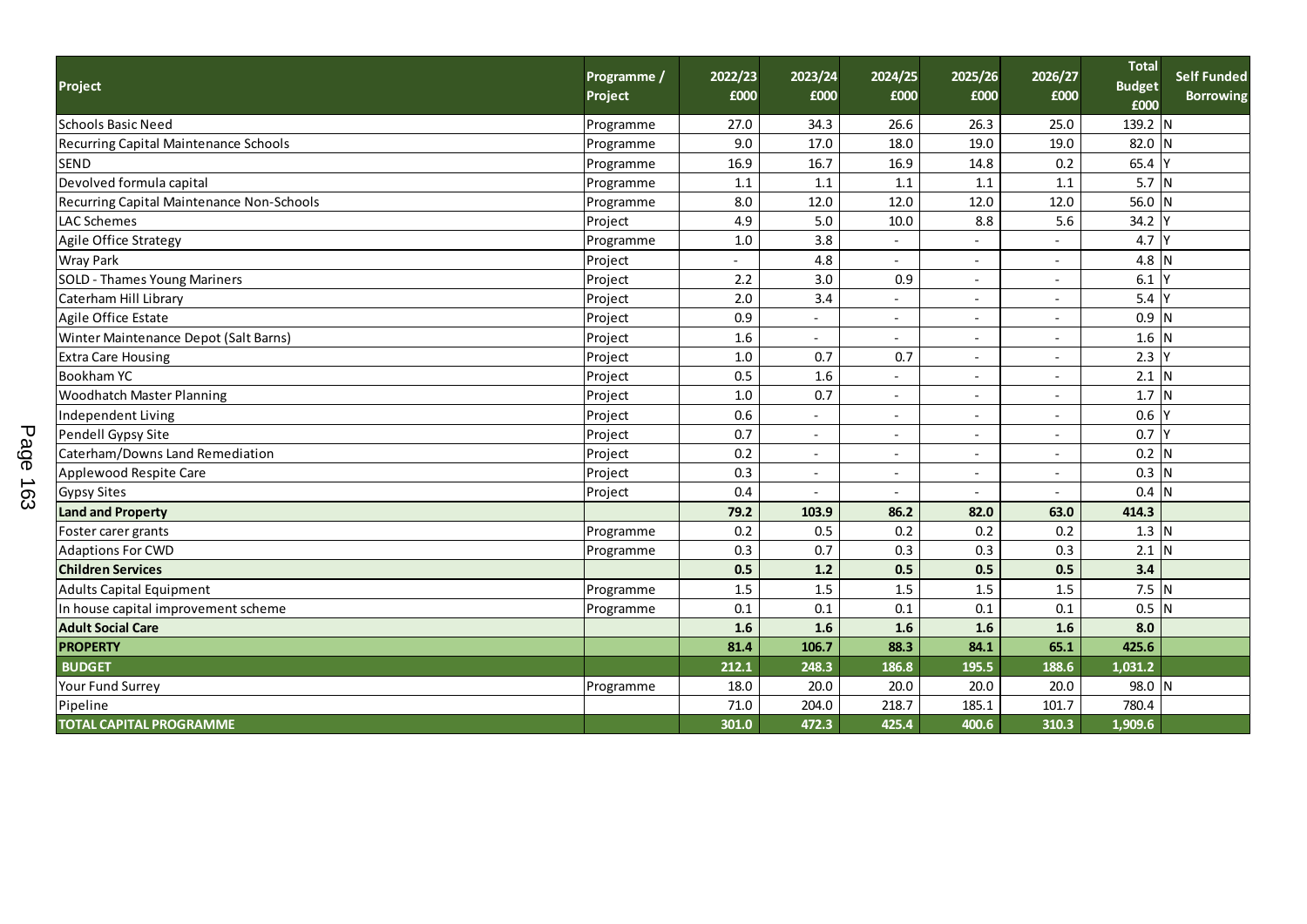## **Capital Programme – Financing 2022/23 to 2026/27**

| <b>Funding Source</b> | 2022/23<br>£000          | 2023/24<br>£000          | 2024/25<br>£000          | 2025/26<br>£000 | 2026/27<br>£000          | <b>Total</b><br><b>Budget</b><br>£000 |
|-----------------------|--------------------------|--------------------------|--------------------------|-----------------|--------------------------|---------------------------------------|
| Grant / Contribution  | 118.9                    | 157.4                    | 126.7                    | 130.5           | 83.2                     | 616.7                                 |
| Receipts              | $\overline{\phantom{0}}$ | $\overline{\phantom{0}}$ | $\overline{\phantom{0}}$ | -               | $\overline{\phantom{0}}$ |                                       |
| Revenue               | 6.2                      | 6.9                      | 6.4                      | 5.9             | 5.9                      | 31.3                                  |
| Funded Borrowing      | 34.8                     | 79.3                     | 81.3                     | 71.6            | 52.0                     | 319.0                                 |
| Unfunded Borrowing    | 141.0                    | 228.7                    | 211.1                    | 192.5           | 169.2                    | 942.5                                 |
| <b>TOTAL FUNDING</b>  | 301.0                    | 472.3                    | 425.4                    | 400.6           | 310.3                    | 1,909.6                               |

\*Columns and rows may not sum due to the impact of minor rounding discrepancies

Note: Each allocation has been categorised as a programme - where future amounts will be revisited throughout the MTFS, or an individual project - where although the forecast may change, commitment to delivery would only be reviewed by exception.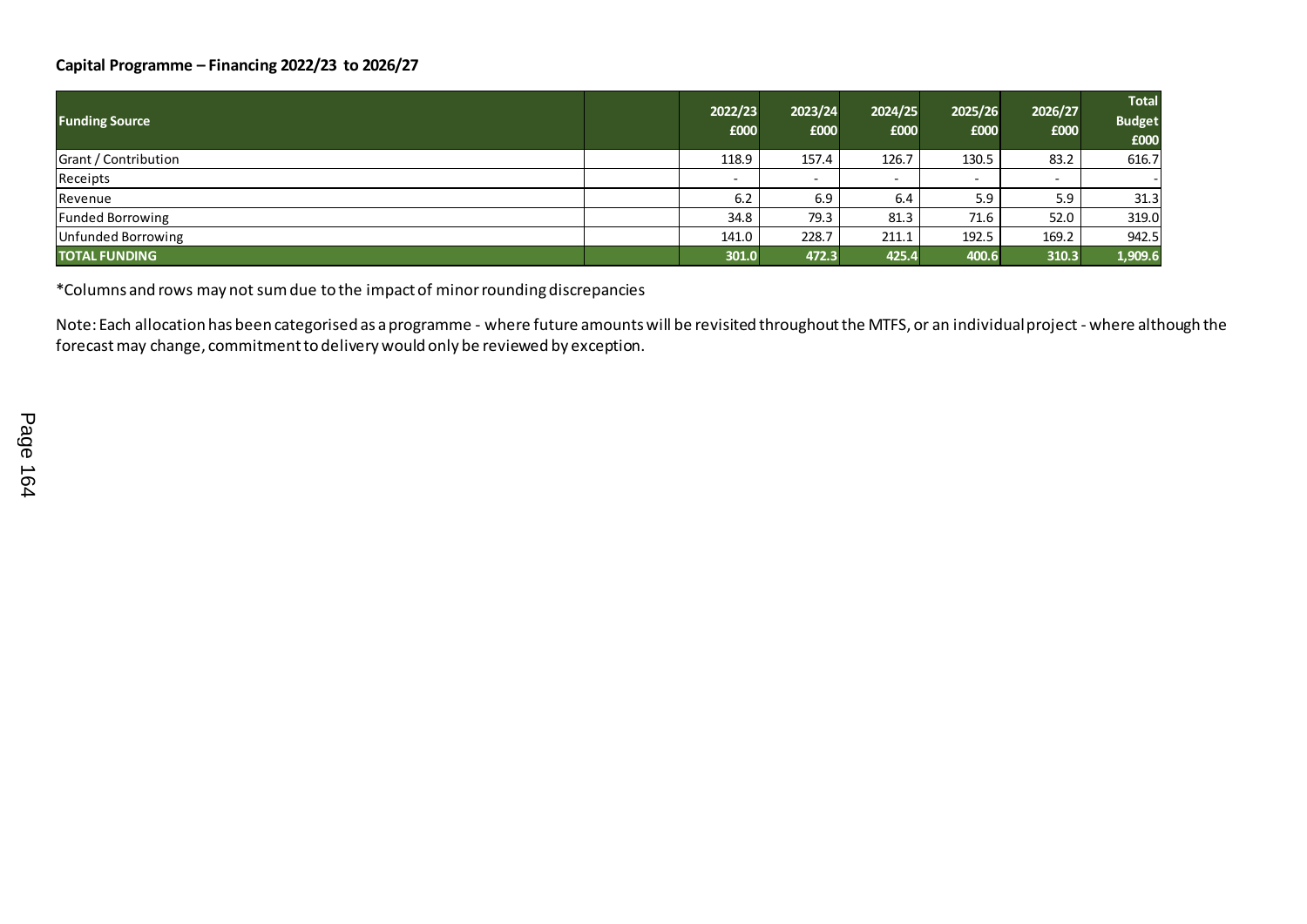## **Capital Programme: Outcome Delivery**

|                                          |                                                                              |                         |                                                                                                                                            | Priority Objectives and Contribution to Vision 2030                                                                                                |                                        |                    |                                            |                                                                        |                                                                                                                        |                                                                                                                   |                                                                                                                         |                                                                                                                                                                   |                                                                                                                                                            |                                                                                  |                                                 |                                                                                            |                                                                                                  |                              |
|------------------------------------------|------------------------------------------------------------------------------|-------------------------|--------------------------------------------------------------------------------------------------------------------------------------------|----------------------------------------------------------------------------------------------------------------------------------------------------|----------------------------------------|--------------------|--------------------------------------------|------------------------------------------------------------------------|------------------------------------------------------------------------------------------------------------------------|-------------------------------------------------------------------------------------------------------------------|-------------------------------------------------------------------------------------------------------------------------|-------------------------------------------------------------------------------------------------------------------------------------------------------------------|------------------------------------------------------------------------------------------------------------------------------------------------------------|----------------------------------------------------------------------------------|-------------------------------------------------|--------------------------------------------------------------------------------------------|--------------------------------------------------------------------------------------------------|------------------------------|
| <b>Strategic</b><br><b>Capital Group</b> | <b>Capital Budget</b>                                                        | <b>MTFS Total</b><br>£m | <b>Key Outcomes</b>                                                                                                                        | Growing a<br>sustainable<br>economy so<br>everyone<br>can benefit                                                                                  | <b>Tackling</b><br>health<br>nequality | Enabling<br>future | a greener Empowering<br><b>Communities</b> | Children<br>& young<br>people are<br>safe & fee<br>safe &<br>confident | <b>Everyone</b><br>benefits<br>from<br>education<br>skills &<br>mploymen<br>that help<br>them to<br>succeed in<br>life | Everyone<br>ves healthy<br>active &<br>fulfilling<br>lives &<br>iakes good<br>choices<br>about their<br>wellbeing | Everyone<br>gets the<br>health &<br>social care<br>support &<br>information<br>they need at<br>he right time<br>& place | <b>Communities</b><br>are<br>welcoming &<br>supporting<br>especially of<br>hose most in<br>need &<br>people feel<br>able to<br>contribute to<br>community<br>life | <b>Residents live</b><br>in clean, safe &<br>green<br>communities<br>where people &<br>organisations<br>embrace their<br>environmental<br>responsibilities | Journeys<br>across the<br>county are<br>easier,<br>more<br>redictable<br>& safer | <b>Businesses</b><br>thrive in<br><b>Surrey</b> | Everyone<br>has a place<br>they can call<br>home with<br>appropriate<br>housing for<br>all | Well<br>connected<br>communities<br>with effective<br>infrastructure<br>that grow<br>sustainably | Transforming<br>as a Council |
| Infrastructure                           | Highway<br>Maintenance                                                       | 200.3                   | Improvement in the condition of roads,<br>footways and cycleways                                                                           |                                                                                                                                                    |                                        | $\bullet$          |                                            |                                                                        |                                                                                                                        |                                                                                                                   |                                                                                                                         |                                                                                                                                                                   |                                                                                                                                                            |                                                                                  |                                                 |                                                                                            | $\bullet$                                                                                        |                              |
| Infrastructure                           | Bridges and other<br>maintenance                                             |                         | Improvement in the condition of<br>50.8 bridges, structures and other highways<br>infrastructure                                           |                                                                                                                                                    |                                        | $\bullet$          |                                            |                                                                        |                                                                                                                        |                                                                                                                   |                                                                                                                         |                                                                                                                                                                   |                                                                                                                                                            |                                                                                  |                                                 |                                                                                            |                                                                                                  |                              |
| Infrastructure                           | Ultra Low Emission<br>Vehicles - Bus<br>Companies                            | 26.8                    | Working with transport providers to<br>introduce ultra low emission vehicles to<br>reduce the carbon footprint of the<br>transport network |                                                                                                                                                    |                                        |                    |                                            |                                                                        |                                                                                                                        |                                                                                                                   |                                                                                                                         |                                                                                                                                                                   |                                                                                                                                                            |                                                                                  |                                                 |                                                                                            |                                                                                                  |                              |
| Infrastructure                           | A320 North of<br>Woking and Junction<br>11 of M25                            |                         | Strategic infrastructure improvement to<br>43.8 enable the delivery of new housing and<br>alleviate congestion                             |                                                                                                                                                    |                                        | $\bullet$          |                                            |                                                                        |                                                                                                                        |                                                                                                                   |                                                                                                                         |                                                                                                                                                                   |                                                                                                                                                            |                                                                                  |                                                 |                                                                                            | $\bullet$                                                                                        |                              |
| Infrastructure                           | Surrey Flood<br>Alleviation - River<br>Thames and Wider<br>Schemes           |                         | Flood alleviation programme for the<br>100.0 River Thames and across the county to<br>safeguard homes and businesses                       |                                                                                                                                                    |                                        |                    |                                            |                                                                        |                                                                                                                        |                                                                                                                   |                                                                                                                         |                                                                                                                                                                   |                                                                                                                                                            |                                                                                  |                                                 |                                                                                            |                                                                                                  |                              |
| Property                                 | Schools Basic Need                                                           | 139.2                   | Provision of school places to meet rising<br>pupil numbers                                                                                 |                                                                                                                                                    |                                        | $\bullet$          |                                            | $\bullet$                                                              | $\bullet$                                                                                                              |                                                                                                                   |                                                                                                                         |                                                                                                                                                                   |                                                                                                                                                            |                                                                                  |                                                 |                                                                                            | $\bullet$                                                                                        |                              |
| Property                                 | Recurring Capital<br>Maintenance of<br>Schools                               | 82.0                    | Maintenance of schools to enable<br>continued safe provision of education                                                                  |                                                                                                                                                    |                                        |                    |                                            |                                                                        |                                                                                                                        |                                                                                                                   |                                                                                                                         |                                                                                                                                                                   |                                                                                                                                                            |                                                                                  |                                                 |                                                                                            |                                                                                                  |                              |
| Property                                 | Special Educational<br>Need and / or<br>Disability Strategy<br>(Phase 1 - 3) | 64.                     | Provides spaces for children with<br>Special Education Needs and / or<br>Disabilities; part of the CFLC efficiency<br>programme            |                                                                                                                                                    |                                        |                    |                                            |                                                                        |                                                                                                                        |                                                                                                                   |                                                                                                                         |                                                                                                                                                                   |                                                                                                                                                            |                                                                                  |                                                 |                                                                                            |                                                                                                  |                              |
| Property                                 | Looked after Children<br>(LAC) Schemes                                       |                         | Capital investment across our<br>34.2 residential estate to increase capacity in<br>Surrey                                                 |                                                                                                                                                    | $\bullet$                              |                    | O                                          | $\bullet$                                                              | $\bullet$                                                                                                              |                                                                                                                   |                                                                                                                         | 0                                                                                                                                                                 |                                                                                                                                                            |                                                                                  |                                                 |                                                                                            |                                                                                                  |                              |
| Property                                 | Recurring Capital<br>Maintenance Non-<br>Schools                             | 56.C                    | Maintains Council assets in a cost-<br>effective and safe way                                                                              | Contributes to the transformation of the Council, the delivery of efficiency in the revenue budget and the delivery of Council priority objectives |                                        |                    |                                            |                                                                        |                                                                                                                        |                                                                                                                   |                                                                                                                         |                                                                                                                                                                   |                                                                                                                                                            |                                                                                  |                                                 |                                                                                            |                                                                                                  |                              |
| IT&D                                     | Infrastructure,<br>hardware and Agile<br>Workforce<br>transformation         |                         | Enables the delivery of council services<br>22.7 through agile and fit-for-purpose<br>technology                                           | Contributes to the transformation of the Council, the delivery of efficiency in the revenue budget and the delivery of Council priority objectives |                                        |                    |                                            |                                                                        |                                                                                                                        |                                                                                                                   |                                                                                                                         |                                                                                                                                                                   |                                                                                                                                                            |                                                                                  |                                                 |                                                                                            |                                                                                                  |                              |
|                                          | Other schemes                                                                | 211.0                   |                                                                                                                                            |                                                                                                                                                    |                                        |                    |                                            |                                                                        |                                                                                                                        |                                                                                                                   |                                                                                                                         |                                                                                                                                                                   |                                                                                                                                                            |                                                                                  |                                                 |                                                                                            |                                                                                                  |                              |
| <b>Total Capital</b><br><b>Budget</b>    | <b>Total Capital Budget</b>                                                  | 1,031.2                 |                                                                                                                                            |                                                                                                                                                    |                                        |                    |                                            |                                                                        |                                                                                                                        |                                                                                                                   |                                                                                                                         |                                                                                                                                                                   |                                                                                                                                                            |                                                                                  |                                                 |                                                                                            |                                                                                                  |                              |